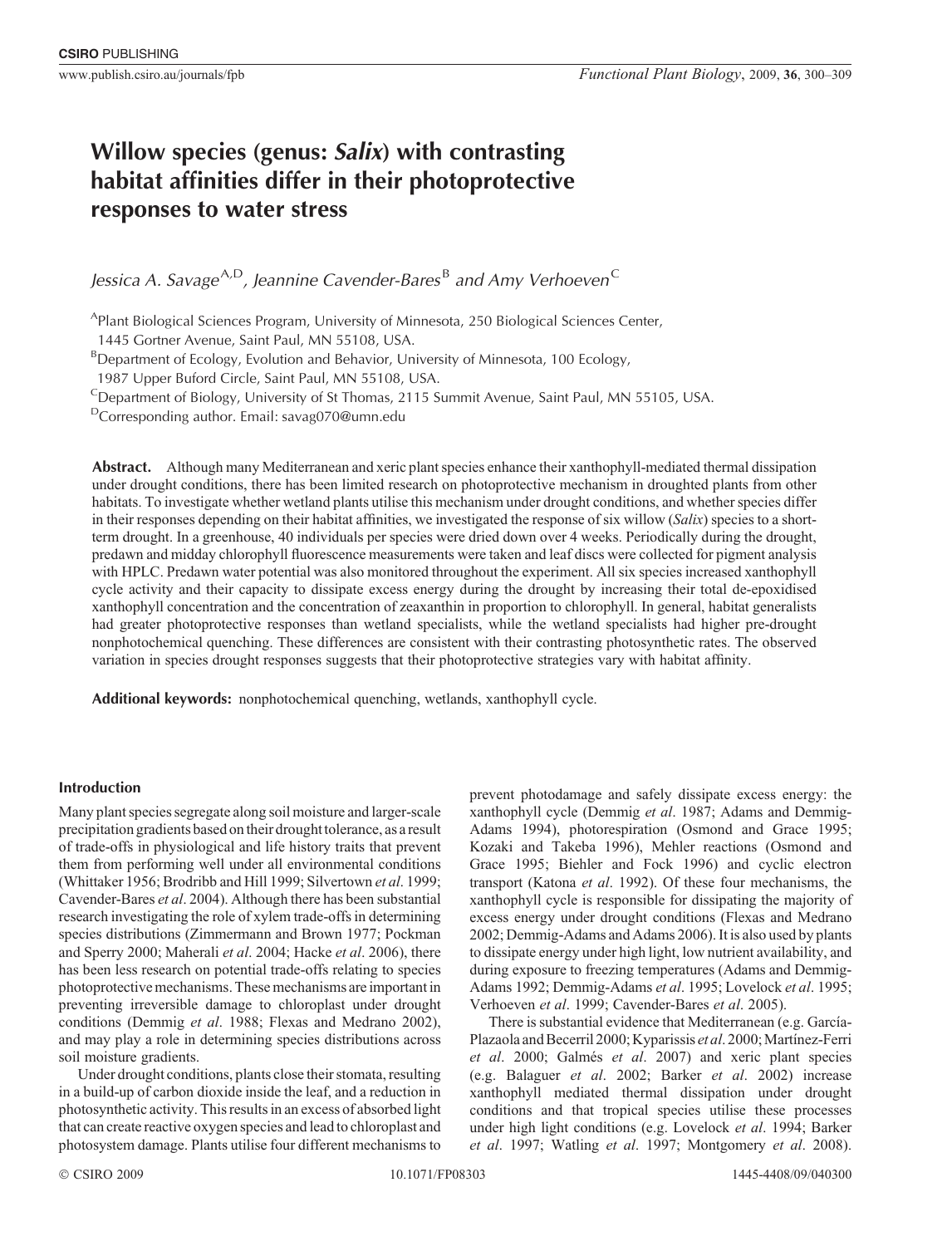However, there has been limited research on the photoprotective responses of mesic and hydric species to drought conditions. Since photodamage is dependent on stomatal behaviour, not necessarily the severity of a drought, these species may benefit from photoprotective mechanisms if they experience prolonged stomatal closure under high light conditions ([Bota](#page-8-0) *et al*[. 2004;](#page-8-0) Flexas *et al*[. 2006\)](#page-8-0). Furthermore, if there is a cost associated with increasing xanthophyll concentrations and maintaining xanthophyll cycle activity, species may vary in their photoprotective capacity depending on the frequency and longevity of water stress they encounter in their native habitats.

To address the importance of xanthophyll mediated thermal dissipation in plants that occur in habitats with different seasonal water availability, we examined the drought responses of six willow species (genus: *Salix*) to a 4 week drydown. Since willows are highly dependent on water availability ([Amlin and Rood 2002;](#page-7-0) [Karrenberg](#page-8-0) *et al*. 2002), and exhibit significant variation in habitat affinities along a soil moisture gradient [\(Morley 1969](#page-8-0); [Gleason and Cronquist 1991](#page-8-0)), they are an excellent system for this study. The goal of this study was to address two key questions:

- (1) do drought intolerant willow species exhibit enhanced xanthophyll mediated energy dissipation under drought conditions? and
- (2) do species photoprotective responses depend on their ecological habitat of origin?

#### **Materials and methods**

#### *Species selection*

We selected six willow species (genus: *Salix*) native to Minnesota for our study, including three wetland specialists and three broader habitat generalists, which we classified based on habitat descriptions from [Morley \(1969\)](#page-8-0) and [Gleason and](#page-8-0) [Cronquist \(1991\)](#page-8-0). The three wetland species (*Salix candida* Flueggé ex Willd., *Salix pedicellaris* Pursh, and *Salix pyrifolia* Andersson) primarily grow in fens, bogs and wet meadows in Minnesota, with *S. candida* inhabiting more alkaline wetlands and *S. pyrifolia* inhabiting more acidic wetlands. The three broader habitat generalists (*Salix bebbiana* Sarg., *Salix discolor* Muhl., *Salix petiolaris* Sm.) occur in a variety of habitats including prairies, moist meadows, alluvial habitats and lakeshores. They tend to occur in habitats that have more seasonal variation in water availability than the three wetland species.

#### *Growth and dry-down conditions*

In the spring of 2004, we propagated six native willow species from seed collected in south-eastern Minnesota at the Cedar Creek Ecosystem Science Reserve. We grew the willows in a greenhouse at the University of Minnesota, which was set to be 20 C year-round and achieved temperatures of 27 C on warm summer days. The plants were kept well watered and fertilised for 2 years. By the summer of 2006, plant height and stem diameter (averaged across 10 individuals per species) were 89.3  $\pm$  3.15 cm (one standard error) and 7.60  $\pm$  0.27 mm (s.e.), respectively. Three weeks before the start of the experiment, we transplanted the plants into 6.25-Le treepots. At this point we

also measured the total leaf area of a subset of eight plants per species.

We began the dry-down treatment in June 2006. Plants were watered to field capacity and allowed to dry out over 4 weeks. We took measurements on six individuals per species, at three points in the experiment: pre-drought (day 0), mid-drought (day 15) and late drought (day 30). Plants were at field capacity during the predrought measurements. Plants were illuminated for 12 h per day giving a midday light intensity of  $\sim$ 700–800 µmol on sunny days.

#### *Predawn water potential measurements*

We measured leaf water potential  $(\psi)$  using a Scholander pressure chamber (Soil Moisture Equipment Corp., Santa Barbara, CA, USA) 2 h before dawn each day of our measurements. We removed the leaves with razor blades, put them in plastic bags, and immediately transferred them to the pressure chamber.

## *Chlorophyll fluorescence and gas exchange measurements*

We measured chlorophyll fluorescence on dark- and lightacclimated leaves for six individuals per species, using a pulse amplitude modulated chlorophyll fluorescence meter (LI-COR 6400–40, Li-Cor Inc., Lincoln, NE, USA). We measured minimal dark-adapted fluorescence  $(F<sub>o</sub>)$ , and maximum dark-adapted fluorescence  $(F<sub>m</sub>)$  (using a saturating pulse of  $7000 \mu \text{mol m}^{-2} \text{s}^{-1}$  for 0.8 s), in the 2-h period before dawn on one leaf per plant.We marked the spot on the leaf where the measurement was taken and measured steady-state fluorescence  $(F_s)$ , and maximum fluorescence  $(F_m')$  on the same spot on illuminated leaves between 1300 and 1500 hours the same day. A far-red pulse (740 nm) was then applied to excite PSI and thereby oxidised PSII reaction centers for a measurement of  $F_o'$ . During the afternoon measurements, we also measured  $CO<sub>2</sub>$  assimilation at a light intensity of 1200  $\mu$ mol m<sup>-2</sup> s<sup>-1</sup> ( $A_{1200}$ ). We selected this light intensity because it was greater than ambient light levels and is known to saturate photosynthesis in willows [\(Robinson](#page-9-0) *et al*. 2004). We measured the first fully-expanded, living leaf on the main stem of each plant but were unable to follow the same leaves throughout the experiment because of leaf senescence.

For our analysis, we calculated: maximum photochemical efficiency of PSII,  $F_v/F_m$  (where  $F_v = F_m - F_o$ ); light-acclimated photochemical efficiency,  $\Delta F/F_{\text{m}}'$  (where  $\Delta F = F_{\text{m}}' - F_{\text{s}}$ ); electron transport, ETR (assuming a leaf absorbance of 0.8 and equal photon excitation of PSII and PSI); photochemical quenching, qP  $[(F_m' - F_s)/(F_m' - F_o)]$ ; nonphotochemical quenching, qN  $[(F_m - F_m')/(F_m - F_o')]$  [\(Schreiber](#page-9-0) *et al.* 1986); and Stern-Volmer nonphotochemical quenching, NPQ  $[(F_m - F_m')/F_m']$ .

## *Pigment analysis*

Immediately after taking each chlorophyll fluorescence measurement, we punched a leaf disc from a nearby leaf with an 8-mm diameter core borer. The discs were put in microcentrifuge tubes and dropped into liquid nitrogen. These samples were kept in a  $-80^{\circ}$ C freezer until they were used for pigment analysis. Pigments were extracted according to [Adams](#page-7-0) [and Demmig-Adams \(1992\)](#page-7-0). Samples were analysed by HPLC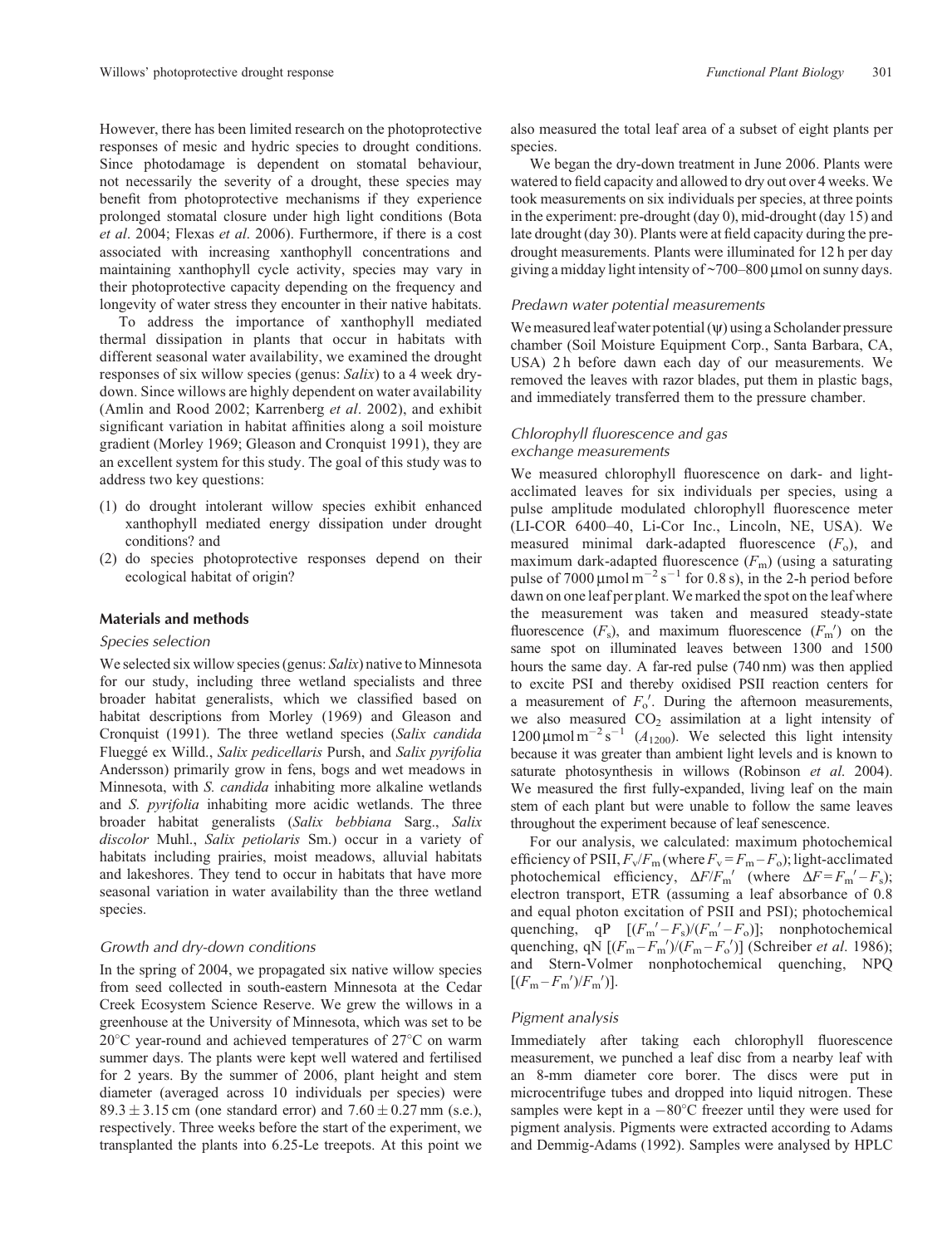<span id="page-2-0"></span>using an Allsphere ODS-1 (5  $\mu$ m particle size, 250  $\times$  4.6 mm) column (Alltech Chromatography, Deerfield, IL, USA). Solvents and method used are as described by [Gilmore and Yamamoto](#page-8-0) [\(1991\),](#page-8-0) however, midway through the analysis of samples the peaks began running together, so the A solvent was adjusted. The two A solvents both consisted of acetonitrile : methanol : 0.1 <sup>M</sup> Tris, pH 8.0 with a ratio of 78 : 8 : 3 for the first A solvent and 72 : 17 : 5 for the second A solvent. Adjusting the solvent altered the retention time of both chlorophylls, which were calibrated separately for each solvent. We calculated pigment concentrations on an area basis and the de-epoxidation state of the xanthophylls (DPS) as  $(Z + A)/(V + A + Z)$ .

# *Statistics*

We used repeated-measures ANOVA to analyse pigment, chlorophyll fluorescence and gas exchange measurements overtime across species. Since there were only two individuals of *S. discolor* remaining on the last day of measurement, we presented the ANOVA analysis excluding this species. However, when we conducted the analyses including *S. discolor*, there were no qualitative differences in the results (data not shown).We used a *t*-test to examine the differences between habitat generalists and wetland specialists at each time interval (days 0, 15 and 30). We also used Tukey's multiple comparisons to check for differences between species within the same habitat classification. To investigate differences in species stomatal conductance, we completed a multiple regression analysis on the relationship between stomatal conductance and predawn water potential. Since stomatal conductance is non-linearly related to predawn water potential, we first logged the two axes. We also completed a regression analysis on species total leaf area and their decline in predawn water potential from day 0 to day 15. *P*-values <0.05 were considered significant and values <0.1 were considered slightly significant. All analyses were conducted with JMP 7.0 (SAS Institute, Raleigh, NC, USA).

# **Results**

#### *Progression of dry-down*

Predawn water potential significantly decreased over time  $(F\text{-ratio} = 56.5, d.f. = 2, 18, P < 0.0001, Fig. 1*a*) during the dry$ down (Fig. 1*a*) and this decrease corresponded with a decrease in stomatal conductance in all the species  $(F\text{-ratio} = 118, d.f. = 97,$ *P* < 0.0001, Fig. 1*b*). Across species, there was also a correlation between the decline in water potential from day 0 to 15 and their total leaf area (Fig. 1*c*, *F*-ratio = 14.7, d.f. = 5,  $P = 0.019$ ). By middrought, the habitat generalists had significantly lower predawn water potentials than the wetland specialists (Fig. 1*a*), but there were no significant differences between species within the two groups. Late in the drought, the wetland specialists had achieved predawn water potentials equivalent to the middrought measurements of the habitat specialists. There was no habitat effect in the log–log regression of predawn water potential on stomatal conductance.

All six willow species demonstrated drought-induced senescence in response to the dry-down. In several species, the senescence occurred rapidly and multiple plants lost all their leaves by day 30. This resulted in sample sizes of 4, 6, 2, 4, 5 and 6 in the late drought for *S. bebbiana*, *S. candida*, *S. discolor*,



**Fig. 1.** (*a*) Habitat generalists ( $\bullet$ ) demonstrated a more rapid decline in predawn water potential (MPa) than wetland specialists  $(\bigcirc)$  during the drought. (*b*) Predawn water potential correlated with stomatal conductance (mol H<sub>2</sub>O m<sup>-2</sup> s<sup>-1</sup>) in both habitat generalists and wetland specialists. Each point represents measurements taken on one plant, one day during the drought. The inset graph is the log–log graph of the data. (*c*) The willow species with greater total leaf area  $(cm<sup>2</sup>)$  demonstrated the greater losses in predawn water potential (MPa) during the drought. Species are indicated by the following symbols:  $\blacktriangle$ , *Salix bebbiana*;  $\blacktriangleright$ , *S. discolor*;  $\blacksquare$ , *S. petiolaris*;  $\triangle$ , *S. candida*;  $\circlearrowright$ , *S. pedicellaris*;  $\Box$ , *S. pyrifolia*. All error bars are  $\pm$  s.e.

*S. pedicellaris*, *S. petiolaris* and *S. pyrifolia*, respectively. After the experiment, we dried-down a subset of individuals from each species until they lost their leaves and then rewatered them.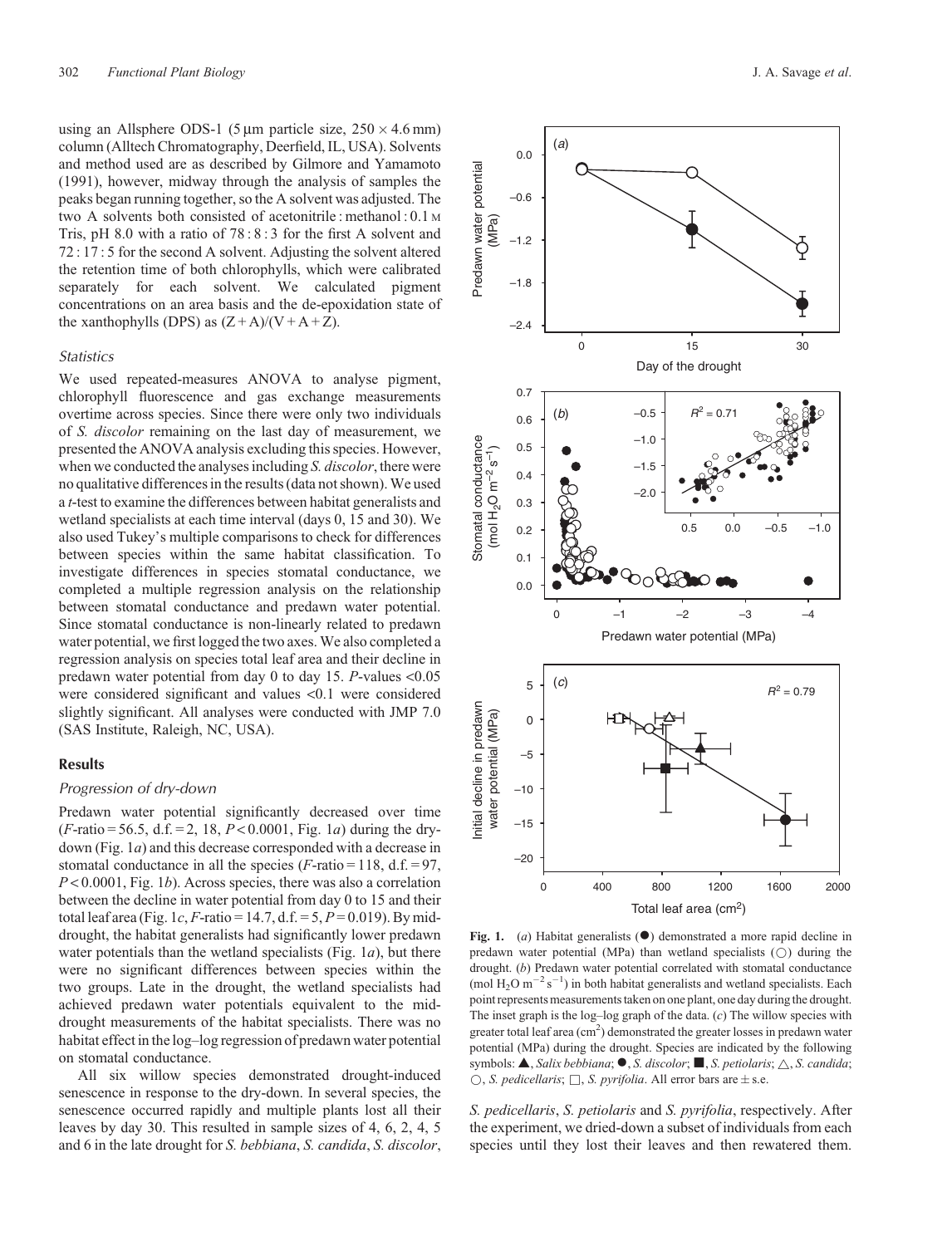<span id="page-3-0"></span>Almost 60% of the plants resprouted after rewatering, but there was no difference between the resprouting ability of the habitat generalists and the wetland specialists (data not shown).

## *Carbon assimilation*

All species demonstrated a significant decrease in light saturated carbon assimilation  $(A_{1200}, F\text{-ratio} = 44.6, d.f. = 2,18, P < 0.0001)$ and stomatal conductance (*g*) over time (*F*-ratio = 39.3, d.f.  $= 2,18$ ,  $P < 0.0001$ ). However, the habitat specialists closed their stomata more rapidly, resulting in significantly lower *g*, than the wetland specialists by the mid-drought. This resulted in lower  $A_{1200}$  in the habitat generalists despite their higher initial  $A_{1200}$ (Table 1).

## *Chlorophyll florescence*

After the onset of the drought, photochemical quenching (qP, *F*-ratio = 16.8, d.f. = 2,18, *P* < 0.0001), light quantum efficiency  $(\Delta F/F_{\rm m}'$ , *F*-ratio = 245.3, d.f. = 2,18, *P* < 0.0001) and electron transport rates (ETR, *F*-ratio = 244.2, d.f. = 2,18, *P* < 0.0001) declined in all species. Although habitat generalists had significantly higher ETR predrought, their ETR declined more rapidly than the wetland specialists (Table 1). A similar trend was observed in light quantum efficiency, as  $\Delta F/F_{\text{m}}'$  was higher in habitat generalists than wetland specialists on day 0 but lower on day 15 [\(Fig. 2](#page-4-0)*c*, *d*).Meanwhile, qP demonstrated no difference between the habitat groups during the drought (Table 1).

The dark quantum efficiency  $(F_v/F_m)$  of PSII also significantly decreased during the drought  $(F\text{-ratio} = 79.6, d.f. = 2.18,$ *P* < 0.0001, [Fig. 2](#page-4-0)*a*, *b*) but the decrease was small. The predrought average across species was  $0.823 \pm 0.002$  ( $\pm$  s.e.,  $n=36$ ) and the late drought average was  $0.754 \pm 0.006$  ( $\pm$  s.e.,  $n = 26$ ). Habitat generalists had slightly higher  $F_v/F_m$  before the drought but there were no significant differences between the two groups after the onset of the drought [\(Fig. 2](#page-4-0)*c*, *d*).

Across all species, there was a significant increase in nonphotochemical quenching calculated as NPQ (*F*-ratio = 7.3, d.f. = 2,18,  $P = 0.005$ , Table 1) and as qN ( $F$ -ratio = 11.6, d.f.  $= 2.18$ ,  $P = 0.0006$ , [Fig. 2](#page-4-0)*e*, *f*). Pre-drought, the wetland specialists had significantly higher NPQ and qN than the habitat generalists and this difference remained until the middrought in regards to qN ( $\alpha$ =0.5). There were no significant differences in qN or NPQ between the species within each group.

#### *Pigment analysis*

All species exhibited a decline in the measured leaf pigments  $(\alpha = 0.05)$  during the drought and in the ratio of chlorophyll  $a/b$ [\(Table 2\)](#page-4-0). Lutein, neoxanthin and chlorophyll were significantly different between habitat generalists and wetland specialists in the late drought. However, these differences disappeared when lutein and neoxanthin were considered in proportion to chlorophyll (umol pigment/mol chlorophyll). The ratio of b-carotene/chlorophyll did not change over time, and the ratio of lutein/chlorophyll increased during the drought  $(F\text{-ratio} = 14.8$ ,  $d.f. = 2,18$ ,  $P = 0.0002$ , [Table 2\)](#page-4-0). There was no evidence for the presence of lutein epoxide in any of the species.

Across all species, the total xanthophyll concentration (violaxanthin, antheraxanthin and zeaxanthin) in the willow leaves significantly changed over time (*F*-ratio = 9.5, d.f.  $= 2,18$ ,  $P = 0.002$ , [Fig. 3\)](#page-5-0). Additionally, both the deepoxidation state of the xanthophylls (DPS, F-ratio =  $15.5$ , d.f.  $= 2,18$ ,  $P = 0.0002$ , [Fig. 3\)](#page-5-0) and the ratio of zeaxanthin/ chlorophyll significantly increased  $(F\text{-ratio} = 34.2, d.f. = 2.18,$ *P* < 0.0001, [Fig. 4\)](#page-5-0). The increase in DPS correlated linearly with an increase in qN [\(Fig. 5](#page-6-0)*a*) and NPQ (Table 1), and was greater habitat generalists than wetland specialists [\(Fig. 5](#page-6-0)*b*). Habitat generalists also had significantly higher ratios of zeaxanthin/chlorophyll and violaxanthin/chlorophyll ([Fig. 4](#page-5-0)) during the mid-drought. However, the ratio of antheraxanthin/

#### **Table 1. Average chlorophyll fluorescence and gas exchange parameters of six different willow species during the dry down**

The parameter abbreviations are as follows: electron transport chain (ETR), photochemical quenching (qP), nonphotochemical quenching (NPQ), maximum photosynthetic capacity ( $A_{1200}$ ) in mol CO<sub>2</sub> m<sup>-2</sup> s<sup>-1</sup>, and stomatal conductance (g) in mol H<sub>2</sub>O m<sup>-2</sup> s<sup>-1</sup>. *P*-values are from *t*-tests comparing habitat generalist and wetland specialists for each parameter. Values are reported  $\pm$  s.e.; NS, not significant ( $P > 0.05$ )

|            | Day            | Habitat generalists |                  |                 | Wetland specialists |                 |                     | $P$ -value |
|------------|----------------|---------------------|------------------|-----------------|---------------------|-----------------|---------------------|------------|
|            |                | S. bebbiana         | S. discolor      | S. petiolaris   | S. candida          | S. pedicellaris | S. <i>pyrifolia</i> |            |
| <b>ETR</b> | $\overline{0}$ | $143 \pm 10.7$      | $143 \pm 10.7$   | $161 \pm 7.67$  | $147 \pm 7.38$      | $136 \pm 4.55$  | $108 \pm 6.50$      | 0.02       |
|            | 15             | $51.0 \pm 5.04$     | $38.1 \pm 6.07$  | $76.3 \pm 8.85$ | $91.0 \pm 6.59$     | $95.1 \pm 3.96$ | $69.7 \pm 5.72$     | < 0.0001   |
|            | 30             | $37.6 \pm 4.64$     | $37.7 \pm 11.9$  | $39.3 \pm 4.98$ | $44.9 \pm 10.1$     | $35.5 \pm 6.54$ | $65.3 \pm 1.43$     | <b>NS</b>  |
| qP         | $\overline{0}$ | $0.68 \pm 0.04$     | $0.68 \pm 0.03$  | $0.63 \pm 0.04$ | $0.75 \pm 0.03$     | $0.89 \pm 0.07$ | $0.84 \pm 0.12$     | 0.006      |
|            | 15             | $0.74 \pm 0.16$     | $0.26 \pm 0.16$  | $0.75 \pm 0.21$ | $0.66 \pm 0.07$     | $1.00 \pm 0.27$ | $0.83 \pm 0.29$     | <b>NS</b>  |
|            | 30             | $0.22 \pm 0.14$     | $0.00 \pm 0.00$  | $0.27 \pm 0.27$ | $0.37 \pm 0.13$     | $0.06 \pm 0.06$ | $0.46 \pm 0.20$     | NS.        |
| <b>NPO</b> | $\theta$       | $2.29 \pm 0.17$     | $2.33 \pm 0.17$  | $1.92 \pm 0.18$ | $2.41 \pm 0.18$     | $2.94 \pm 0.14$ | $2.81 \pm 0.21$     | 0.001      |
|            | 15             | $3.19 \pm 0.21$     | $3.30 \pm 0.43$  | $3.00 \pm 0.23$ | $2.58 \pm 0.12$     | $2.82 \pm 0.28$ | $3.10 \pm 0.33$     | NS.        |
|            | 30             | $3.82 \pm 0.57$     | $3.35 \pm 0.00$  | $2.84 \pm 0.37$ | $3.19 \pm 0.34$     | $3.19 \pm 0.57$ | $2.73 \pm 0.23$     | <b>NS</b>  |
| $A_{1200}$ | $\overline{0}$ | $13.52 \pm 2.40$    | $15.9 \pm 1.96$  | $17.1 \pm 1.64$ | $13.9 \pm 1.22$     | $14.0 \pm 1.16$ | $8.89 \pm 1.13$     | 0.03       |
|            | 15             | $0.07 \pm 0.27$     | $-0.47 \pm 0.35$ | $2.31 \pm 0.83$ | $5.54 \pm 0.93$     | $6.26 \pm 1.06$ | $4.18 \pm 1.04$     | < 0.0001   |
|            | 30             | $0.76 \pm 0.56$     | $-0.10 \pm 0.43$ | $0.81 \pm 0.16$ | $2.00 \pm 1.21$     | $1.66 \pm 0.74$ | $2.46 \pm 0.98$     | 0.01       |
| g          | $\overline{0}$ | $0.20 \pm 0.05$     | $0.24 \pm 0.04$  | $0.25 \pm 0.05$ | $0.18 \pm 0.02$     | $0.25 \pm 0.04$ | $0.13 \pm 0.03$     | <b>NS</b>  |
|            | 15             | $0.03 \pm 0.01$     | $0.03 \pm 0.01$  | $0.04 \pm 0.01$ | $0.09 \pm 0.01$     | $0.17 \pm 0.04$ | $0.07 \pm 0.01$     | < 0.0001   |
|            | 30             | $0.02 \pm 0.01$     | $0.01 \pm 0.00$  | $0.02 \pm 0.01$ | $0.04 \pm 0.02$     | $0.05 \pm 0.02$ | $0.05 \pm 0.02$     | 0.002      |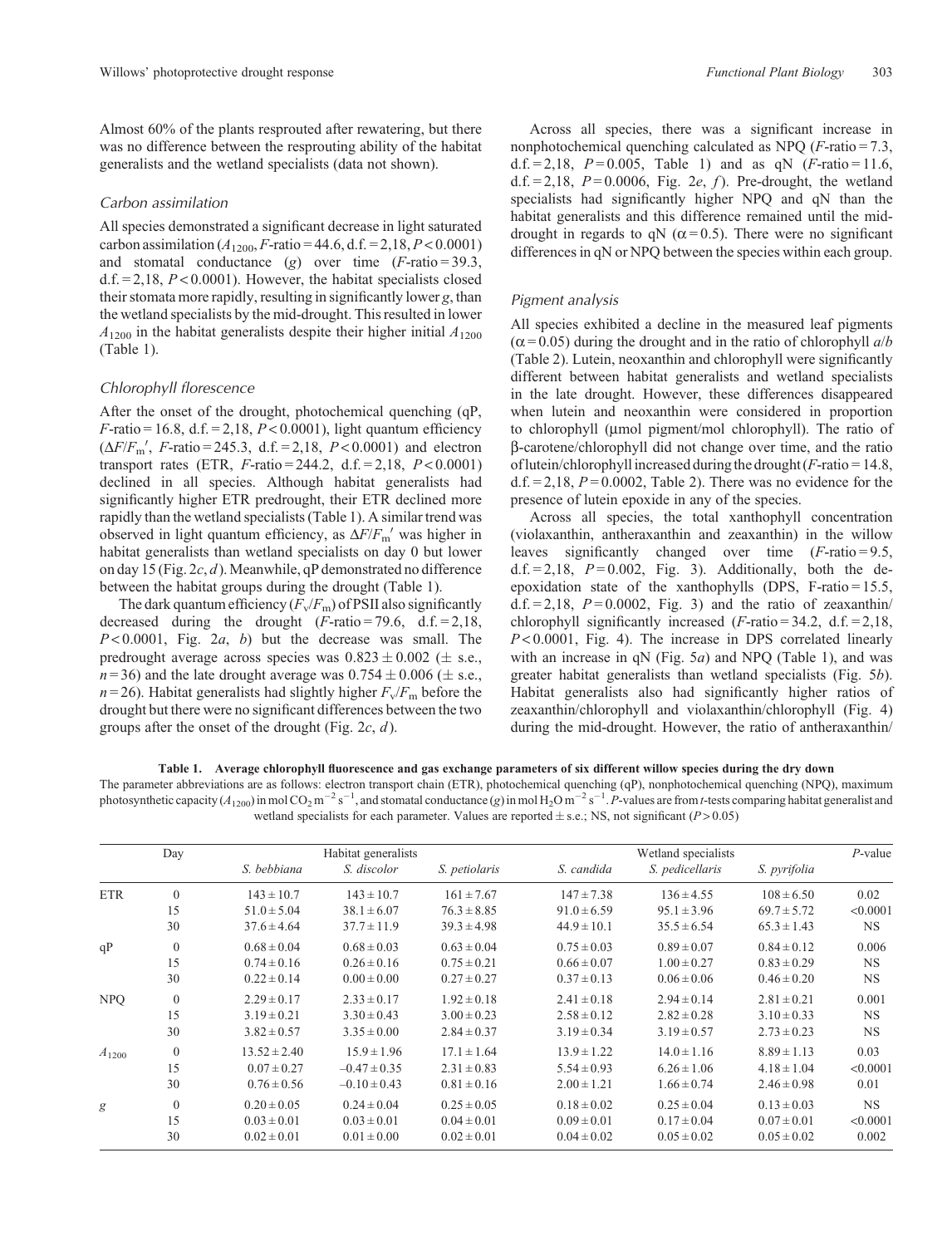<span id="page-4-0"></span>

**Fig. 2.**  $(a, b)$  Maximum photochemical efficiency of PSII,  $F_v/F_m$ ,  $(c, d)$  light-acclimated photochemical efficiency,  $\Delta F/F_{\text{m}}'$ ,  $(e, f)$  and nonphotochemical quenching, qN, differed between wetland specialists (open symbols) and habitat generalists (closed symbols) during the drought. Error bars are  $\pm$  s.e.; \* indicates where the habitat generalists significantly differ from the wetland specialists ( $\alpha$ =0.05). The reported values are the species averages are  $\pm$  s.e. Species symbols are the same as [Fig. 1.](#page-2-0)

# **Table 2. Average leaf pigment concentrations of six different willow species during the dry down**

Pigments are indicated by the following abbreviations: neoxanthin (neo), lutein (lut) and  $\beta$ –carotene  $(\beta$ -c). There were no significant differences between habitat generalists and wetland specialists in these pigment concentrations. Pigments that significantly  $(\alpha = 0.01)$  changed during the drought based on a repeatedmeasures ANOVA where  $n = 26$  are marked,  $*$ . Values are reported  $\pm$  s.e.

|                                 | Day            | S. bebbiana     | Habitat generalists<br>S. discolor | S. petiolaris   | S. candida       | Wetland specialists<br>S. pedicellaris | S. pyrifolia    |
|---------------------------------|----------------|-----------------|------------------------------------|-----------------|------------------|----------------------------------------|-----------------|
| neo/chl                         | $\mathbf{0}$   | $34.0 \pm 16.5$ | $33.0 \pm 5.16$                    | $35.5 \pm 8.05$ | $40.4 \pm 7.63$  | $38.0 \pm 13.8$                        | $33.8 \pm 5.81$ |
| (umol mol <sup>-1</sup> )       | 15             | $41.4 \pm 3.50$ | $36.2 \pm 5.60$                    | $40.0 \pm 3.44$ | $35.2 \pm 9.76$  | $43.7 \pm 6.61$                        | $42.3 \pm 9.86$ |
|                                 | 30             | $53.8 \pm 15.3$ | $51.0 \pm 9.01$                    | $59.7 \pm 13.2$ | $46.1 \pm 4.52$  | $59.5 \pm 27.4$                        | $55.1 \pm 17.0$ |
| $lut/chl*$                      | $\mathbf{0}$   | $116 \pm 19.5$  | $85.7 \pm 9.11$                    | $91.8 \pm 15.7$ | $86.3 \pm 17.7$  | $98.9 \pm 14.6$                        | $101 \pm 13.7$  |
| ( $\mu$ mol mol <sup>-1</sup> ) | 15             | $125 \pm 11.0$  | $119 \pm 6.96$                     | $111 \pm 16.3$  | $103 \pm 13.1$   | $124 \pm 34.7$                         | $121 \pm 9.85$  |
|                                 | 30             | $131 \pm 24.1$  | $121 \pm 10.4$                     | $170 \pm 35.7$  | $139 \pm 52.1$   | $159 \pm 53.5$                         | $154 \pm 38.5$  |
| $\beta - c$ /chl                | $\overline{0}$ | $94.9 \pm 8.16$ | $79.2 \pm 5.09$                    | $89.6 \pm 7.84$ | $87.5 \pm 4.00$  | $84.6 \pm 5.29$                        | $87.7 \pm 2.34$ |
| (umol mol <sup>-1</sup> )       | 15             | $89.5 \pm 3.43$ | $87.8 \pm 3.67$                    | $74.1 \pm 3.52$ | $82.4 \pm 7.18$  | $82.3 \pm 4.54$                        | $81.2 \pm 11.6$ |
|                                 | 30             | $92.4 \pm 7.50$ | $73.7 \pm 2.2$                     | $103 \pm 11.7$  | $91.2 \pm 16.4$  | $81.7 \pm 12.3$                        | $88.5 \pm 6.33$ |
| $\text{ch}1*$                   | $\mathbf{0}$   | $36.6 \pm 6.90$ | $57.3 \pm 7.51$                    | $55.9 \pm 6.92$ | $45.1 \pm 4.09$  | $49.0 \pm 7.61$                        | $32.7 \pm 4.05$ |
| $\text{(nmol cm}^{-2})$         | 15             | $37.2 \pm 7.67$ | $34.4 \pm 2.90$                    | $48.2 \pm 5.97$ | $47.6 \pm 2.29$  | $40.7 \pm 7.32$                        | $29.6 \pm 3.65$ |
|                                 | 30             | $13.7 \pm 4.6$  | $27.8 \pm 8.25$                    | $17.2 \pm 2.07$ | $28.7 \pm 4.60$  | $27.8 \pm 8.25$                        | $17.2 \pm 2.07$ |
| chl $a/b^*$                     | $\mathbf{0}$   | $2.66 \pm 0.20$ | $2.77 \pm 0.08$                    | $2.67 \pm 0.38$ | $2.78 \pm 0.35$  | $2.77 \pm 0.12$                        | $3.18 \pm 0.16$ |
|                                 | 15             | $3.32 \pm 0.29$ | $2.75 \pm 0.17$                    | $3.44 \pm 0.21$ | $3.14 \pm 0.18$  | $3.38 \pm 0.12$                        | $2.85 \pm 0.18$ |
|                                 | 30             | $3.89 \pm 0.40$ | $3.55 \pm 0.01$                    | $3.37 \pm 0.14$ | $3.63 \pm 0.011$ | $3.27 \pm 0.17$                        | $2.91 \pm 0.18$ |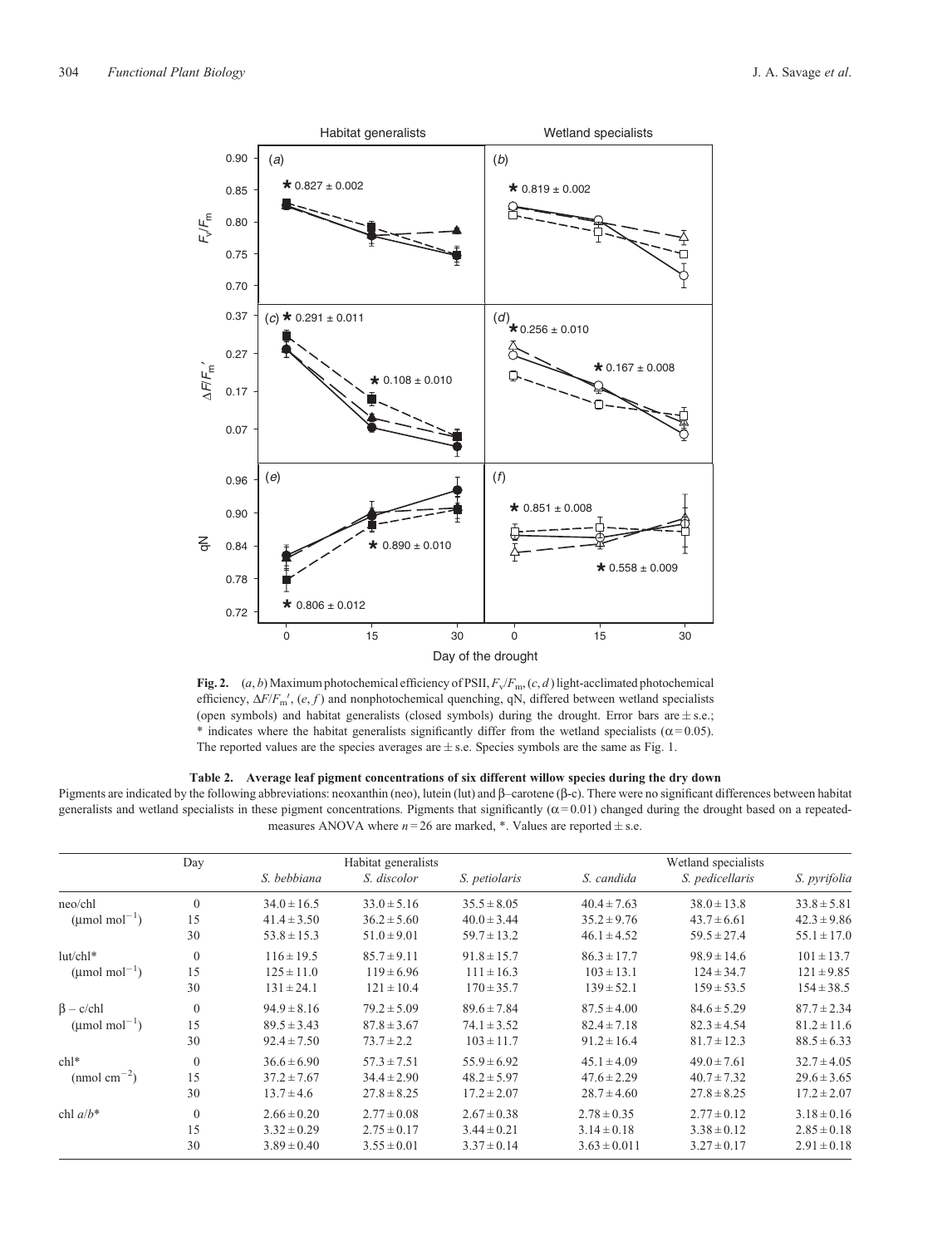<span id="page-5-0"></span>

Fig. 3. The total de-epoxidation state of the xanthophylls increased during the drought in all species. There was no significant difference between the xanthophyll pool size (nmol cm<sup>-2</sup>) in the habitat generalists and the wetland specialists, although the generalists had slightly higher DPS values. The xanthophyll epoxidation states are labelled as follows: violaxanthin (black), antheraxanthin (grey) and zeaxanthin (white). Error bars are  $\pm$  s.e.



Fig. 4. The concentrations of violaxanthin, antheraxanthin and zeaxanthin measured as umol pigment per mol chlorophyll changed during the drought in all species.  $(a-c)$  Zeaxanthin concentrations per unit chlorophyll were significantly higher in habitat generalist  $(d-f)$  than wetland specialists on day 15 ( $P = 0.03$ ). The xanthophyll epoxidation states are marked the same as in Fig. 3. Error bars are  $\pm$  s.e.

chlorophyll was only significantly higher in the habitat generalists late in the drought  $(P = 0.03, Fig. 4)$ . The greater DPS values of the habitat generalists in both the mid- $(P=0.07)$  and late drought  $(P=0.08,$  Fig. 4) were slightly significant, indicating that the habitat generalists may have greater xanthophyll cycle activity than wetland specialists. This relationships was stronger when species were compared at similar predawn water potentials (habitat generalists, day 15 and wetland specialists, day 30)  $(P=0.02)$ .

When considered individually, the six willow species demonstrated distinct responses to the imposed drought treatment. While *S. discolor* exhibited the greatest increase in zeaxanthin both in absolute concentration and concentration in proportion to total chlorophyll, *S. pyrifolia* and *S. pedicellaris* demonstrated relatively small changes in zeaxanthin concentration (Fig. 4). Three of the species (*S. bebbiana*, *S. discolor* and *S. candida*) also increased their total xanthophyll concentrations by mid-drought ([Table 2\)](#page-4-0).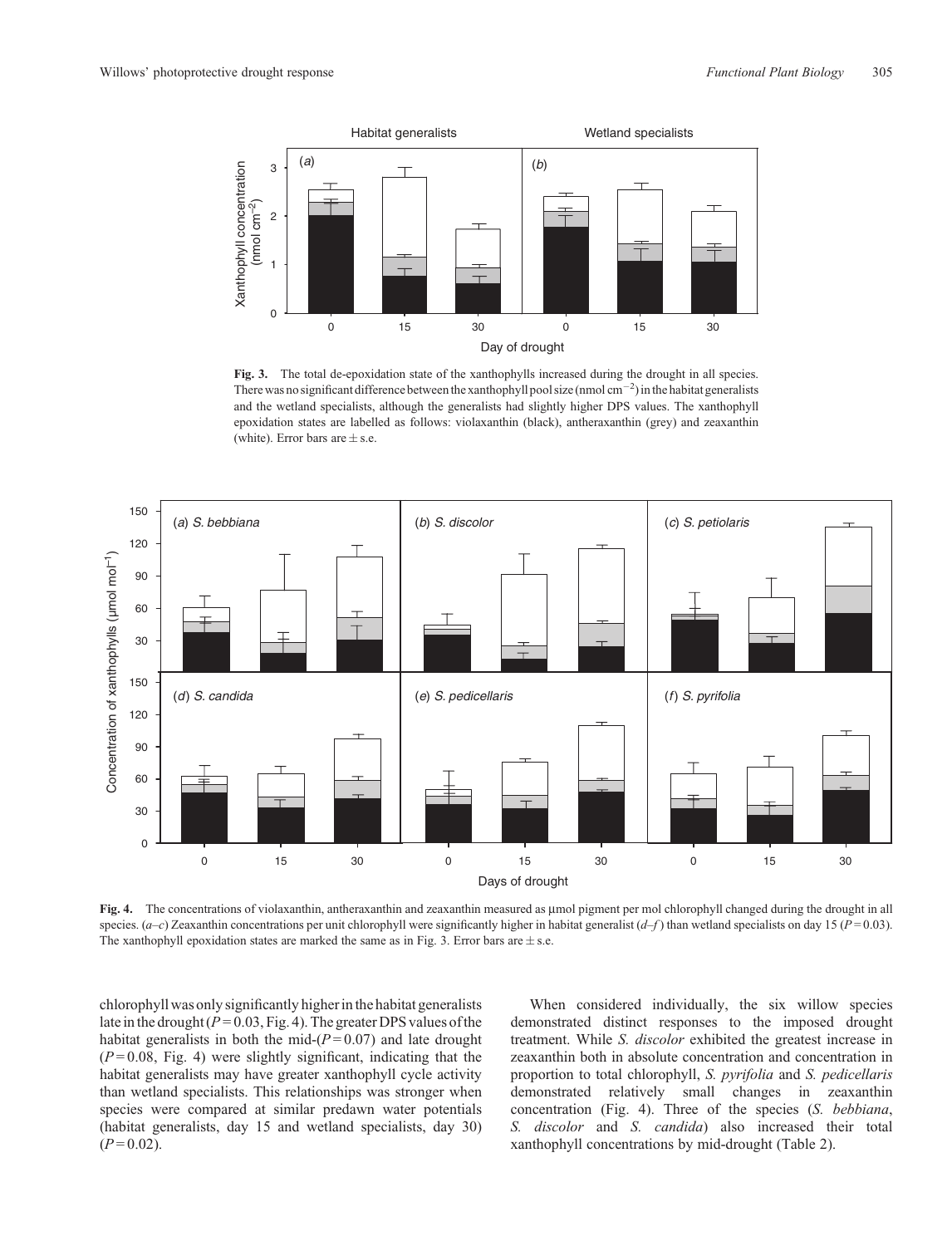<span id="page-6-0"></span>

**Fig. 5.** (*a*) Nonphotochemical quenching (qN) correlated with the de-epoxidation state of the xanthophylls (DPS) across all the species. Each point represents the average qN and DPS values for each species on each day of measurement. (*b*) Habitat generalists exhibited a greater increase of qN and DPS from day 0 to day 15 than the wetland specialists. Species symbols are the same as [Fig. 1.](#page-2-0) Error bars are  $\pm$  s.e.

## **Discussion**

# *Photoprotection and the xanthophyll cycle*

This experiment demonstrated that six willow species which are relatively drought intolerant can dissipate excess energy through the xanthophyll cycle in response to drought conditions. During a 4 week dry down, these species exhibited both an increase in their de-epoxidated xanthophyll concentrations (DPS) and their nonphotochemical quenching (qN, [Figs 2](#page-4-0), [3,](#page-5-0) 5). Further, some of the species increased their capacity to dissipate excess energy by upregulating xanthophyll production. This is significant because leaf light absorption declines with chlorophyll level and an increase in the proportion of zeaxanthin to chlorophyll [\(Fig. 4\)](#page-5-0) enhances a plant's photoprotective capacity.

All six of the species in this study were able to minimise photodamage and maintain high maximum photosynthetic efficiency  $(F_v/F_m, Fig. 2a, b)$  $(F_v/F_m, Fig. 2a, b)$  $(F_v/F_m, Fig. 2a, b)$  during the drought in some of their leaves. However, most of the species also exhibited significant leaf loss and senescence. This is important to note because high light is known to shorten leaf life span in many species [\(Williams](#page-9-0) *et al*. 1989; [Cavender-Bares](#page-8-0) *et al*. 2000), and there is evidence that photodamage may play a role in leaf senescence [\(Lovelock](#page-8-0) *et al*. 1994). It is, therefore, possible that the species in this study did experience photodamage during the dry down but it went undetected because we do not have measurements immediately before senescence on individual leaves.

#### *Leaf chlorophyll loss*

All six species in this study demonstrated a decline in leaf chlorophyll content during the 4 week dry-down. Chlorophyll loss is common under drought conditions in other deciduous species ([Munné-Bosch](#page-8-0) *et al*. 2001), and also some perennial grasses [\(Balaguer](#page-7-0) *et al*. 2002) and evergreen species [\(Martínez-](#page-8-0)Ferri *et al*[. 2000; Munné-Bosch and Alegre 2000](#page-8-0)). Although chlorophyll loss can result from oxidative damage, there is increasing evidence that it can also result from enzymemediated processes (Matile *et al*[. 1999](#page-8-0)). These processes may be advantageous as they reduce light absorption and can limit the amount of damaging excess energy in the leaf [\(Adams](#page-7-0) *et al*. [1990;](#page-7-0) [Munné-Bosch](#page-8-0) *et al*. 2001). We note that all six willow

species exhibited a slower degradation of chlorophyll *a* than chlorophyll *b* over time. This pattern has been observed in several other senescing species ([Biswal 1995;](#page-8-0) [Suzuki and Shioi 2004](#page-9-0)) but is not ubiquitous ([Munné-Bosch](#page-8-0) *et al*. 2001).

#### *Drought deciduousness and photoprotection*

Xanthophyll cycle activity and chlorophyll loss played an important role in the photoprotective responses of these six willow species during the dry-down, but these processes were only effective in preventing leaf damage under mild to moderate drought conditions. After 4 weeks of drought, many of the plants began to senescence. Although this senescence was not lethal, and many plants resprouted after rewatering, it did indicate that these species rely on other mechanisms to survive more severe droughts.

Plant drought response strategies are generally broken into two categories: drought avoidance and drought tolerance. Some plants 'avoid' drought conditions and high xylem tensions by rapidly closing their stomata, and other plants 'tolerate' drought conditions by maintaining function at low water potentials. The six willows in this experiment are drought avoiders, which is similar to other early successional species [\(Martínez-Ferri](#page-8-0) *et al*. [2000](#page-8-0)). Consistent with other drought avoiders, they minimise photodamage by reducing their leaf chlorophyll levels, and limit water loss by dropping their leaves ([Martínez-Ferri](#page-8-0) *et al*. 2000; [Munné-Bosch and Peñuelas 2003](#page-8-0); [Munné-Bosch and Alegre](#page-8-0) [2004](#page-8-0)). Willows are also effective drought avoiders because they are avid resprouters [\(Newsholme 1992](#page-9-0); [Karrenberg](#page-8-0) *et al*. [2002](#page-8-0)), and some species can refill cavitated vessels ([Utsumi](#page-9-0) *et al*[. 1998\)](#page-9-0).

## *The ecological significance of species responses*

The habitat generalists (*S. bebbiana*, *S. discolor*, and *S. petiolaris*) and the wetland specialists (*S. candida*, *S. pedicellaris*, and *S. pyrifolia*) demonstrated significant differences in their function even before the initiation of the drought treatment. The wetland specialists, on average, had lower predrought photosynthetic activity  $(A_{1200})$ , light-acclimated photochemical efficiency  $(\Delta F/F_{\rm m}^{\prime})$  and overall leaf area, and higher qN and DPS than the habitat generalists ([Table 1,](#page-3-0) [Figs 1](#page-2-0), [2](#page-4-0)). These differences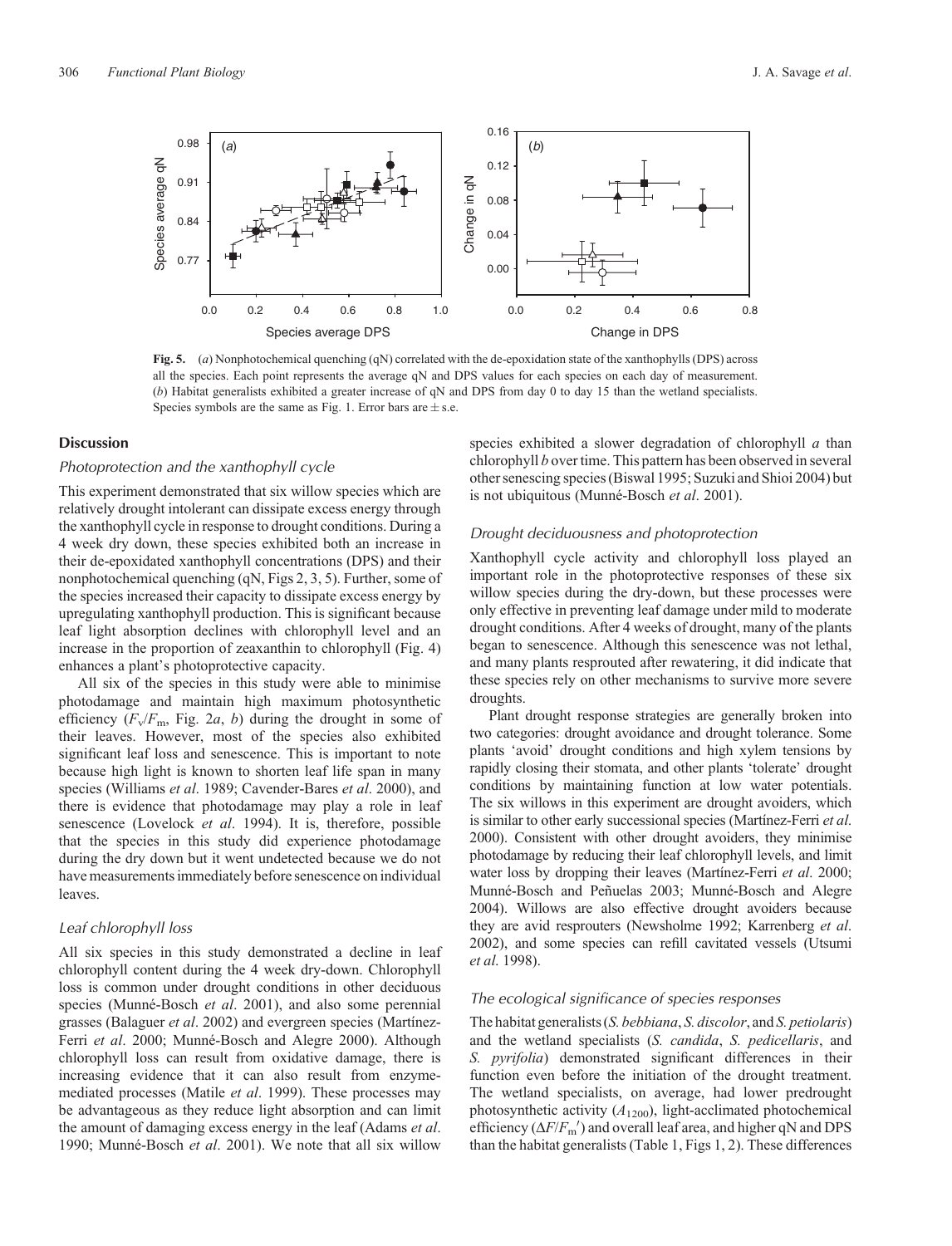[\(Close and Davidson 2003](#page-8-0)).

<span id="page-7-0"></span>may be indicative of contrasting growth strategies in the species. In general, plants from nutrient limited systems such as wetlands are known to have more conservative growth strategies than species in more productive environments ([Grime and](#page-8-0) [Hunt 1975](#page-8-0); [Chapin 1980](#page-8-0); [Reich 1993\)](#page-9-0). If this is the case with willows, then differences in species predrought and drought physiology could be related to their distinct growth strategies. It is also possible that wetland plants specifically benefit from higher levels of qN and DPS under well watered conditions because of the greater chance of waterlogging in their native habitats. Since waterlogging causes a reduction in photosynthesis, it can also lead to photodamage in some plants

After the initiation of the drought, the habitat generalists and wetland specialists continued to diverge in physiological function. The habitat generalists greater leaf areas likely contributed to their large declines in predawn water potential by mid-drought [\(Fig. 1](#page-2-0)*c*). At that point, the habitat generalists were demonstrating more conservative water use and lower rates of stomatal conductance (*g*) than the wetland specialists. This resulted in lower  $A_{1200}$  and electron transport (ETR) in these species [\(Table 1](#page-3-0)). Although the wetland specialists maintained greater photosynthetic function into the mid-drought, it is possible that under drought conditions, willows benefit from dormancy. In general, the habitat generalists senesced before the wetland specialists and by the end of the dry-down, 39% of the habitat generalists had lost all of their leaves. When the plants were rewatered, there were no significant differences in the resprouting ability of the wetland specialists and the habitat generalists, however, we only investigated resprouting immediately after senescence and it is possible that species exhibit different responses after longer periods of dormancy.

Another difference in the drought responses of the habitat generalists and the wetland specialists involved their photoprotective activity. The habitat generalists, on average, exhibited the greatest photoprotective responses to the drought, as indicated by their larger increases in both qN and DPS ([Fig. 5\)](#page-6-0). Although the habitat generalists' lower predawn water potentials in the mid-drought can partially explain their higher photoprotective response, the wetland specialists still failed to increase their xanthophyll activity in the late drought when they had achieved comparable predawn water potentials. These results indicate that the wetland specialists exhibit smaller or slower photoprotective responses to drought than the habitat generalists, suggesting that there is a relationship between species photoprotective ability and their habitat affinity.

The six willow species in the study also demonstrated differences in their carotenoid concentrations during the drought, but these differences did not correspond with their habitat classifications. Since many carotenoids such as lutein and b-carotene are involved in thermal quenching and scavenging of reactive oxygen species [\(Dall](#page-8-0)'Osto *[et al](#page-8-0)*. [2006\)](#page-8-0), differences in their concentrations may be important to species drought tolerance. Furthermore, some plants use other antioxidants including salicylic acid, to minimise photodamage under drought conditions (Yang *et al*[. 2004](#page-9-0); Abreu and Munné-Bosch 2007). Therefore, it is possible other pigments and antioxidants besides those measured are important to these

## **Conclusion**

Willows generally inhabit mesic and hydric habitats and are considered drought intolerant compared with many other plant species. Although willows rarely encounter severe droughts in their native habitats, they often encounter changes in water availability that can reduce their stomatal conductance [\(Pockman and Sperry 2000](#page-9-0); Amlin and Rood 2002), making them susceptible to photodamage under conditions of excess light. This experiment demonstrated that willows are capable of increasing their xanthophyll mediated thermal dissipation under drought conditions, and that the rate and extent of their response appears to vary with their habitat affinity.

#### **Acknowledgements**

We thank Cassandra Olson and Ethan Warner for assisting with data collection. All the seeds for this experiment were collected at Cedar Creek Ecosystem Science Reserve and we appreciate John Haarstad's and Barbara Delaney's assistance in locating the species at the site. We also would like to thank Dustin Haines, Rebecca Montgomery, Peter Reich, George Weiblen, and Ruth Shaw and for their feedback on the paper and experiment. Funding was provided by a National Science Foundation LTER grant to the Cedar Creek Ecosystem Science Reserve (DEB: 0620652, JCB), Dayton Natural History Funds (JS) and the University of Minnesota, Department of Plant Biology (JS).

# **References**

- Abreu ME, Munné-Bosch S (2007) Photo- and antioxidant protection and salicylic acid accumulation during post-anthesis leaf senescence in *Salvia lanigera* grown under Mediterranean climate. *Physiologia Plantarum* **131**, 590–598. doi: 10.1111/j.1399-3054.2007.00985.x
- Adams WW III, Demmig-Adams B (1992) Operation of the xanthophyll cycle in higher-plants in response to diurnal changes in incident sunlight. *Planta* **186**, 390–398. doi: 10.1007/BF00195320
- Adams WW III, Demmig-Adams B (1994) Carotenoid composition and down-regulation of photosystem-II in 3 conifer species during the winter. *Physiologia Plantarum* **92**, 451–458. doi: 10.1111/j.1399- 3054.1994.tb08835.x
- Adams WW III, Winter K, Schreiber U, Schramel P (1990) Photosynthesis and chlorophyll fluorescence characteristics in relationship to changes in pigment and element composition of leaves of *Platanus occidentalis* L. during autumnal leaf senescence. *Plant Physiology* **92**, 1184–1190. doi: 10.1104/pp.92.4.1184
- Amlin NM, Rood SB (2002) Comparative tolerances of riparian willows and cottonwoods to water-table decline. *Wetlands* **22**, 338–346. doi: 10.1672/ 0277-5212(2002)022[0338:CTORWA]2.0.CO;2
- Balaguer L, Pugnaire E, Martínez-Ferri E, Armas C, Valladares F, Manrique E (2002) Ecophysiological significance of chlorophyll loss and reduced photochemical efficiency under extreme aridity in *Stipa tenacissima* L. *Plant and Soil* **240**, 343–352. doi: 10.1023/A:1015745118689
- Barker DH, Logan BA, Adams WW I, Demmig-Adams B (1997) The response of xanthophyll cycle-dependent energy dissipation in *Alocasia brisbanesis* to sunflecks in a subtropical rainforest. *Australian Journal of Plant Physiology* **24**, 27–33. doi: 10.1071/PP96059
- Barker DH, Adams WW, Demmig-Adams B, Logan BA, Verhoeven AS, Smith SD (2002) Nocturnally retained zeaxanthin does not remain engaged in a state primed for energy dissipation during the summer in two Yucca species growing in the Mojave Desert. *Plant, Cell & Environment* **25**, 95–103. doi: 10.1046/j.0016-8025.2001.00803.x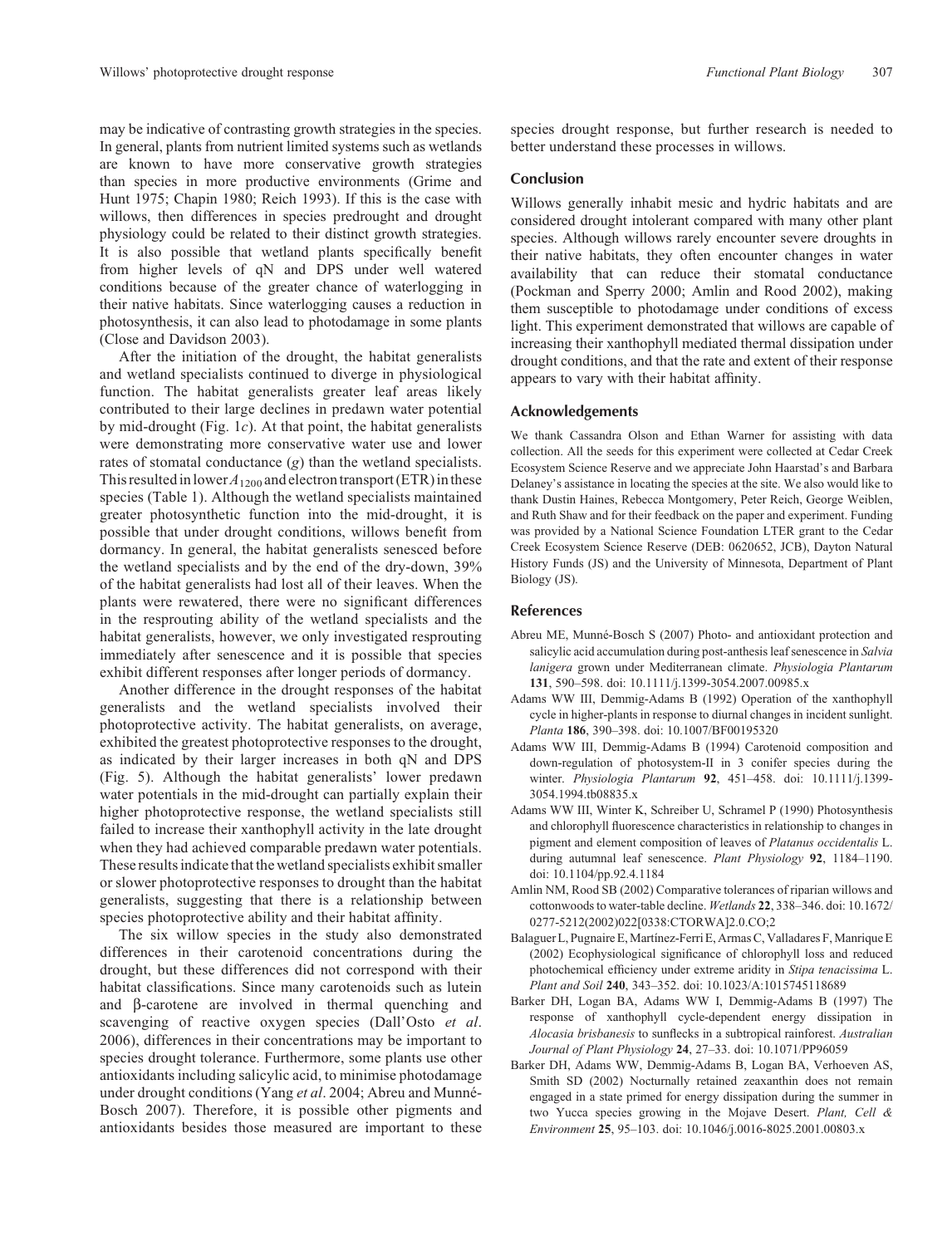- <span id="page-8-0"></span>Biehler K, Fock H (1996) Evidence for the contribution of the Mehlerperoxidase reaction in dissipating excess electrons in drought-stressed wheat. *Plant Physiology* **112**, 265–272.
- Biswal B (1995) Carotenoid catabolism during leaf senescence and its control by light. *Journal of Photochemistry and Photobiology B: Biology* **30**, 3–13. doi: 10.1016/1011-1344(95)07197-A
- Bota J, Medrano H, Flexas J (2004) Is photosynthesis limited by decreased Rubisco activity and RuBP content under progressive water stress? *New Phytologist* **162**, 671–681. doi: 10.1111/j.1469-8137.2004.01056.x
- Brodribb T, Hill RS (1999) The importance of xylem constraints in the distribution of conifer species. *New Phytologist* **143**, 365–372. doi: 10.1046/j.1469-8137.1999.00446.x
- Cavender-Bares J, Potts M, Zacharias E, Bazzaz FA (2000) Consequences of CO2 and light interactions for leaf phenology, growth, and senescence in *Quercus rubra*. *Global Change Biology* **6**, 877–887. doi: 10.1046/j.1365- 2486.2000.00361.x
- Cavender-Bares J, Kitajima K, Bazzaz FA (2004) Multiple trait associations in relation to habitat differentiation among 17 Floridian oak species. *Ecological Monographs* **74**, 635–662. doi: 10.1890/03-4007
- Cavender-Bares J, Cortes P, Rambal S, Joffre R, Miles B, Rocheteau A (2005) Summer and winter sensitivity of leaves and xylem to minimum freezing temperatures: a comparison of co-occurring Mediterranean oaks that differ in leaf lifespan. *New Phytologist* **168**, 597–612. doi: 10.1111/ j.1469-8137.2005.01555.x
- Chapin FS (1980) The mineral nutrition of wild plants. *Annual Review of Ecology and Systematics* **11**, 233–260. doi: 10.1146/annurev.es.11. 110180.001313
- Close DC, Davidson NJ (2003) Long-term waterlogging: nutrient, gas exchange, photochemical and pigment characteristics of *Eucalyptus nitens* saplings. *Russian Journal of Plant Physiology: a Comprehensive Russian Journal on Modern Phytophysiology* **50**, 843–847. doi: 10.1023/ B:RUPP.0000003284.25827.95
- Dall'Osto L, Lico C, Alric J, Giuliano G, Havaux M, Bassi R (2006) Lutein is needed for efficient chlorophyll triplet quenching in the major LHCII antenna complex of higher plants and effective photoprotection *in vivo* under strong light. *BMC Plant Biology* **6**, 32.
- Demmig B, Winter K, Kruger A, Czygan FC (1987) Photoinhibition and zeaxanthin formation in intact leaves – a possible role of the xanthophyll cycle in the dissipation of excess light energy. *Plant Physiology* **84**, 218–224. doi: 10.1104/pp.84.2.218
- Demmig B, Winter K, Kruger A, Czygan FC (1988) Zeaxanthin and the heat dissipation of excess light energy in *Nerium-oleander* exposed to a combination of high light and water-stress. *Plant Physiology* **87**, 17–24. doi: 10.1104/pp.87.1.17
- Demmig-Adams B, Adams WW III (2006) Photoprotection in an ecological context: the remarkable complexity of thermal energy dissipation. *New Phytologist* **172**, 11–21. doi: 10.1111/j.1469-8137. 2006.01835.x
- Demmig-Adams B, Adams WW, Logan BA, Verhoeven AS (1995) Xanthophyll cycle-dependent energy-dissipation and flexible photosystem-II efficiency in plants acclimated to light stress. *Australian Journal of Plant Physiology* **22**, 249–260. doi: 10.1071/PP9950249
- Flexas J, Medrano H (2002) Energy dissipation in C<sub>3</sub> plants under drought. *Functional Plant Biology* **29**, 1209–1215. doi: 10.1071/FP02015
- Flexas J, Ribas-Carbo M, Bota J, Galmes J, Henkle M, Martinez-Canellas S, Medrano H (2006) Decreased Rubisco activity during water stress is not induced by decreased relative water content but related to conditions of low stomatal conductance and chloroplast  $CO<sub>2</sub>$  concentration. *New Phytologist* **172**, 73–82. doi: 10.1111/j.1469-8137.2006.01794.x
- Galmés J, Abadía A, Cifre J, Medrano H, Flexas J (2007) Photoprotection processes under water stress and recovery in Mediterranean plants with different growth forms and leaf habits. *Physiologia Plantarum* **130**, 495–510. doi: 10.1111/j.1399-3054.2007.00919.x
- García-Plazaola JI, Becerril JM (2000) Effects of drought on photoprotective mechanisms in European beech (*Fagus sylvatica* L.) seedlings from different provenances. *Trees – Structure and Function* **14**, 485–490.
- Gilmore AM, Yamamoto HY (1991) Resolution of lutein and zeaxanthin using a non-endcapped, lightly carbon-loaded C-18 high-performance liquid-chromatographic column. *Journal of Chromatography. A* **543**, 137–145. doi: 10.1016/S0021-9673(01)95762-0
- Gleason HA, Cronquist A (1991) 'Manual of vascular plants of Northeastern United States and adjacent Canada.' (The New York Botanical Gardens: New York)
- Grime JP, Hunt R (1975) Relative growth rate: its range and adaptive significance in a local flora. *Journal of Ecology* **63**, 393–422.
- Hacke UG, Sperry JS, Wheeler JK, Castro L (2006) Scaling of angiosperm xylem structure with safety and efficiency. *Tree Physiology* **26**, 689–701.
- Karrenberg S, Edwards PJ, Kollmann J (2002) The life history of Salicaceae living in the active zone of floodplains. *Freshwater Biology* **47**, 733–748. doi: 10.1046/j.1365-2427.2002.00894.x
- Katona E, Neimanis S, Schonknecht G, Heber U (1992) Photosystem Idependent cyclic electron-transport is important in controlling photosystem-II activity in leaves under conditions of water-stress. *Photosynthesis Research* **34**, 449–464. doi: 10.1007/BF00029818
- Kozaki A, Takeba G (1996) Photorespiration protects  $C_3$  plants from photooxidation. *Nature* **384**, 557–560. doi: 10.1038/384557a0
- Kyparissis A, Drilias P, Manetas Y (2000) Seasonal fluctuations in photoprotective (xanthophyll cycle) and photoselective (chlorophylls) capacity in eight Mediterranean plant species belonging to two different growth forms. *Australian Journal of Plant Physiology* **27**, 265–272. doi: 10.1071/PP99037
- Lovelock CE, Jebb M, Osmond CB (1994) Photoinhibition and recovery in tropical plant species: response to disturbance. *Oecologia* **97**, 297–307.
- Lovelock CF, Jackson AE, Melick DR, Seppelt RD (1995) Reversible photoinhibition in Antarctic moss during freezing and thawing. *Plant Physiology* **109**, 955–961.
- Maherali H, Pockman WT, Jackson RB (2004) Adaptive variation in the vulnerability of woody plants to xylem cavitation. *Ecology* **85**, 2184–2199. doi: 10.1890/02-0538
- Martínez-Ferri E, Balaguer L, Valladares F, Chico JM, Manrique E (2000) Energy dissipation in drought-avoiding and drought-tolerant tree species at midday during the Mediterranean summer. *Tree Physiology* **20**, 131–138.
- Matile P, Hortensteiner S, Thomas H (1999) Chlorophyll degradation. *Annual Review of Plant Physiology and Plant Molecular Biology* **50**, 67–95. doi: 10.1146/annurev.arplant.50.1.67
- Montgomery RA, Goldstein G, Givnish TJ (2008) Photoprotection of PSII in Hawaiian lobeliads from diverse light environments. *Functional Plant Biology* **35**, 595–605. doi: 10.1071/FP08031
- Morley T (1969) 'Spring flora of Minnesota.' (The University of Minnesota Press: Minneapolis, MN)
- Munné-Bosch S, Alegre L (2000) Changes in carotenoids, tocopherols and diterpenes during drought and recovery, and the biological significance of chlorophyll loss in *Rosmarinus officinalis* plants. *Planta* **210**, 925–931. doi: 10.1007/s004250050699
- Munné-Bosch S, Alegre L (2004) Die and let live: leaf senescence contributes to plant survival under drought stress. *Functional Plant Biology* **31**, 203–216. doi: 10.1071/FP03236
- Munné-Bosch S, Peñuelas J (2003) Photo- and antioxidative protection during summer leaf senescence in *Pistacia lentiscus* L. grown under Mediterranean field conditions. *Annals of Botany* **92**, 385–391. doi: 10.1093/aob/mcg152
- Munné-Bosch S, Jubany-Mari T, Alegre L (2001) Drought-induced senescence is characterized by a loss of antioxidant defenses in chloroplasts. *Plant, Cell & Environment* **24**, 1319–1327. doi: 10.1046/ j.1365-3040.2001.00794.x